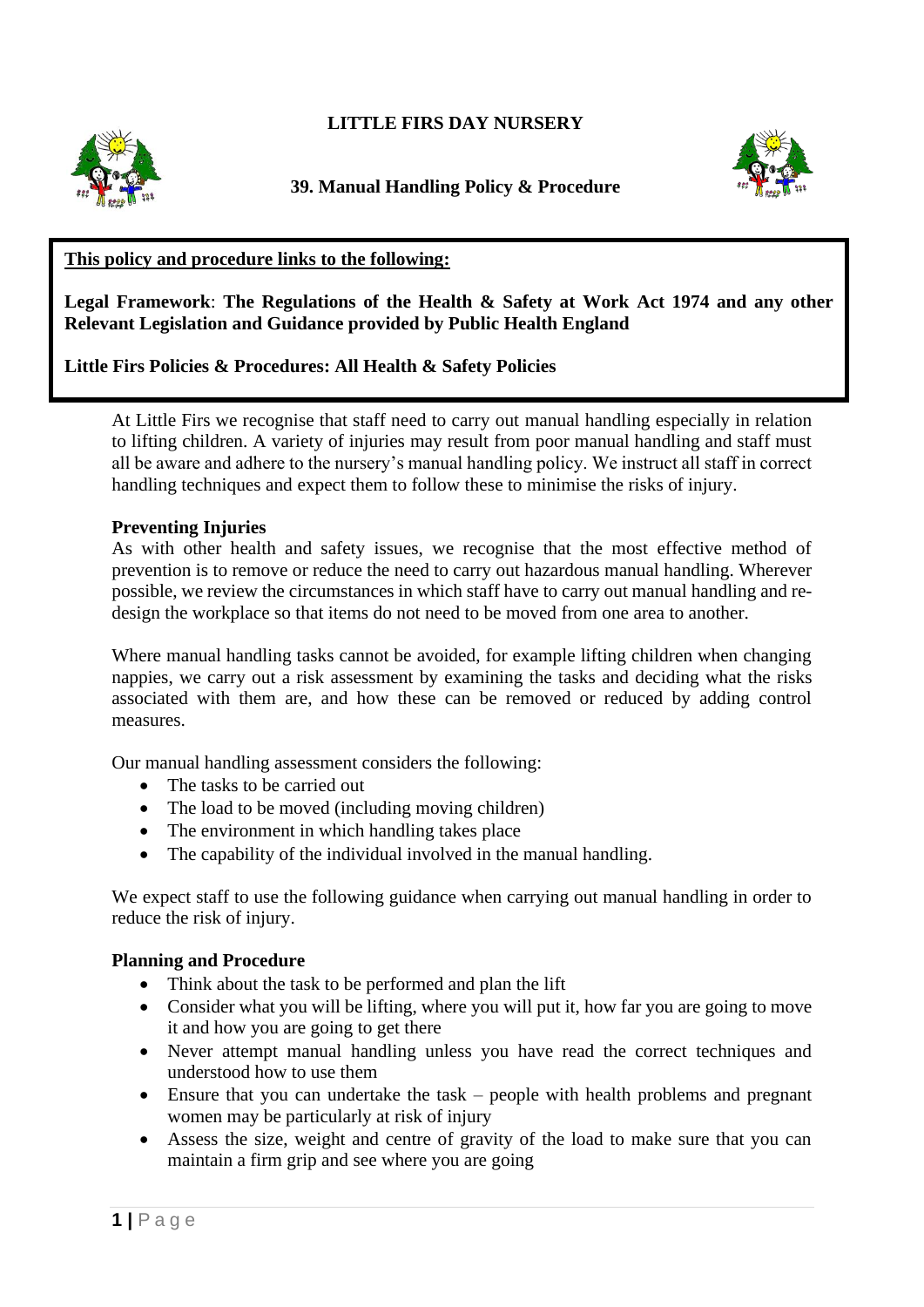- Assess whether you can lift the load safely without help. If not, get help or use specialist moving equipment e.g. a trolley. Bear in mind that it may be too dangerous to attempt to lift some loads
- If more than one person is involved, plan the lift first and agree who will lead and give instructions
- Plan your route and remove any obstructions. Check for any hazards such as uneven/slippery flooring
- Lighting should be adequate
- Control harmful loads for instance, by covering sharp edges or by insulating hot containers
- Check whether you need any Personal Protective Equipment (PPE) and obtain the necessary items, if appropriate. Check the equipment before use and check that it fits you
- Ensure that you are wearing the correct clothing, avoiding tight clothing and unsuitable footwear
- Consider a resting point before moving a heavy load or carrying something any distance.

## **Carrying Children**

- If the child is old enough, ask them to move to a position that is easy to pick up, and ask them to hold onto you as this will support you and the child when lifting
- Do not place the child on your hip, carry them directly in front of you in order to balance their weight equally
- Wherever possible, avoid carrying the child a long distance
- Where a child is young and is unable to hold onto you, ensure you support them fully within your arms
- Avoid carrying anything else when carrying a child. Make two journeys or ask a colleague to assist you
- If a child is struggling or fidgeting whilst you are carrying them, stop, place them back down and use reassuring words to calm the child before continuing
- Students and pregnant staff members will not carry children.

### **Position**

Stand in front of the load with your feet apart and your leading leg forward. Your weight should be even over both feet. Position yourself, or turn the load around, so that the heaviest part is next to you. If the load is too far away, move towards it or bring it nearer before starting the lift. Do not twist your body to pick it up.

### **Lifting**

Always lift using the correct posture:

- Bend the knees slowly, keeping the back straight
- Tuck the chin in on the way down
- Lean slightly forward if necessary and get a good grip
- Keep the shoulders level, without twisting or turning from the hips
- Try to grip with the hands around the base of the load
- Bring the load to waist height, keeping the lift as smooth as possible.

# **Moving the child or load**

• Move the feet, keeping the child or load close to the body